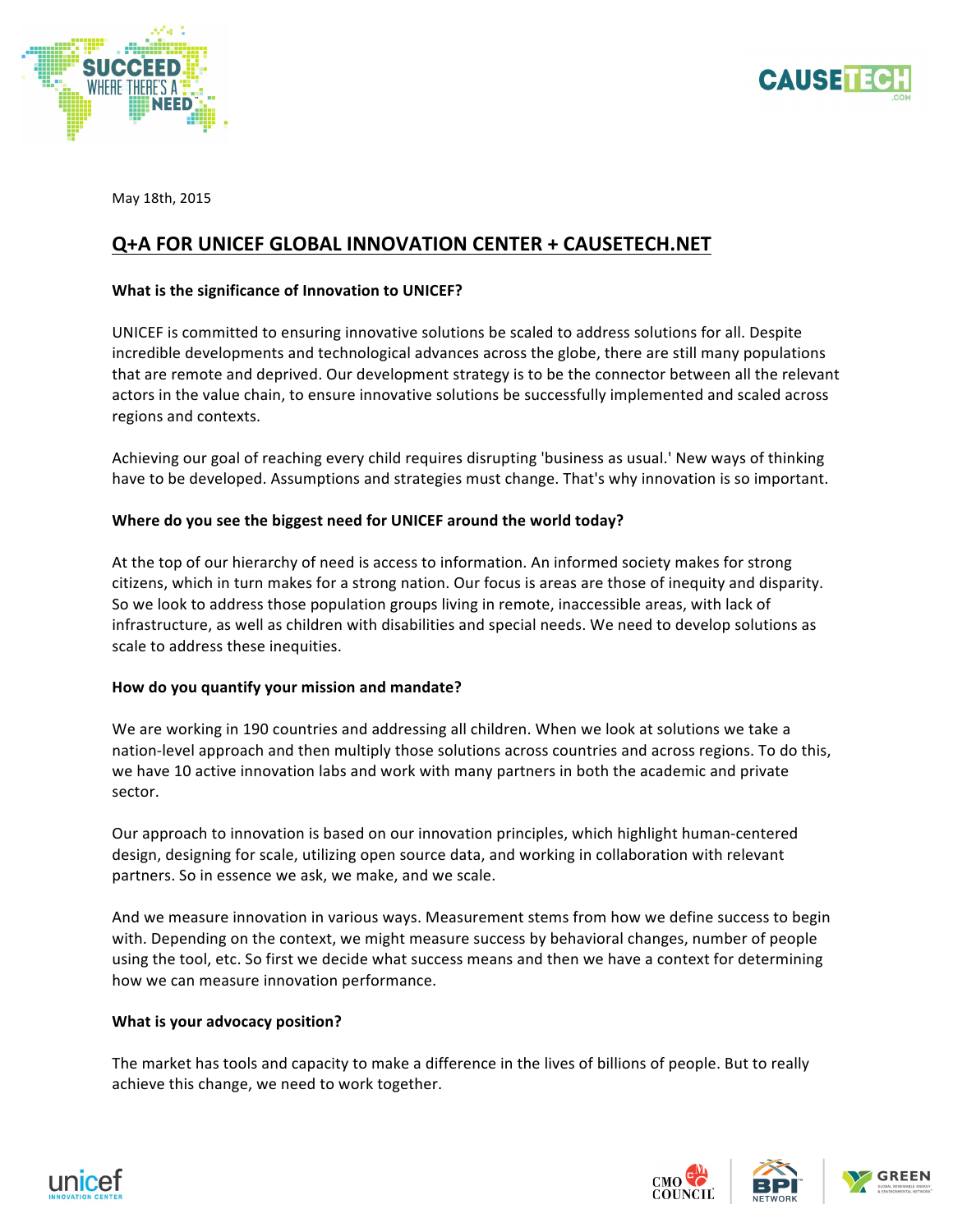



#### **What is precipitating the launch of CauseTech?**

We are seeing a shift in private sector companies away from competition and towards collaboration. Companies see that by pulling in the resources and strengths of different groups, they can really extend their value proposition.

This is the same in the social sector. We realize that we cannot achieve everything on our own, and while we are experts in development we don't necessarily have the technological background to ensure the best solutions can be found and scaled.

The goal of CauseTech is to expand the sphere of how we look at private public partnerships so that we can really go beyond philanthropy and move towards engagement. Through CauseTech, we can pull in all the different actors in the value chain, including VCs, entrepreneurs themselves, incubators, R&D centers, and technology hubs.

## **What's the benefit of CauseTech and the crowdsourcing of ideas?**

We believe that for the global challenges we are addressing, the solutions are out there. We just need to find them, and convert them into scalable technologies that can achieve real social impact.

We need to tap into both sides. We need the innovators to create solutions. And at the same time we need to tap into the ideas from the people that are facing these challenges every day. CauseTech allows all actors in the value chain to come together, so that the people on the ground can connect with those creating these innovative technologies and vice versa, and we can ensure that the right innovations are chosen and scaled.

#### How does UNICEF see its role in the private/public sphere?

We see our role as stimulating funds that have high value. We are a connector. As an organization with over 60 years of presence in the field, we have the right networks and the credibility to make a real impact. We want to facilitate the process so that all these different groups can work together.

We want people to innovate on their business model. The continuum needs to be completed. Otherwise the value chain breaks down.

#### Have you seen an increase in millennial interest in the area of social impact?

Absolutely. In many ways the shift in the private sector has been achieved because of the strong millennial mindset and drive towards social impact. The community is becoming stronger, more informed, and is giving voice to the work we are doing.

We need millennial across the globe to become a part of the solution. We think about development as 'of the people, by the people, for the people,' but to do these we need to engage and empower these youths. 



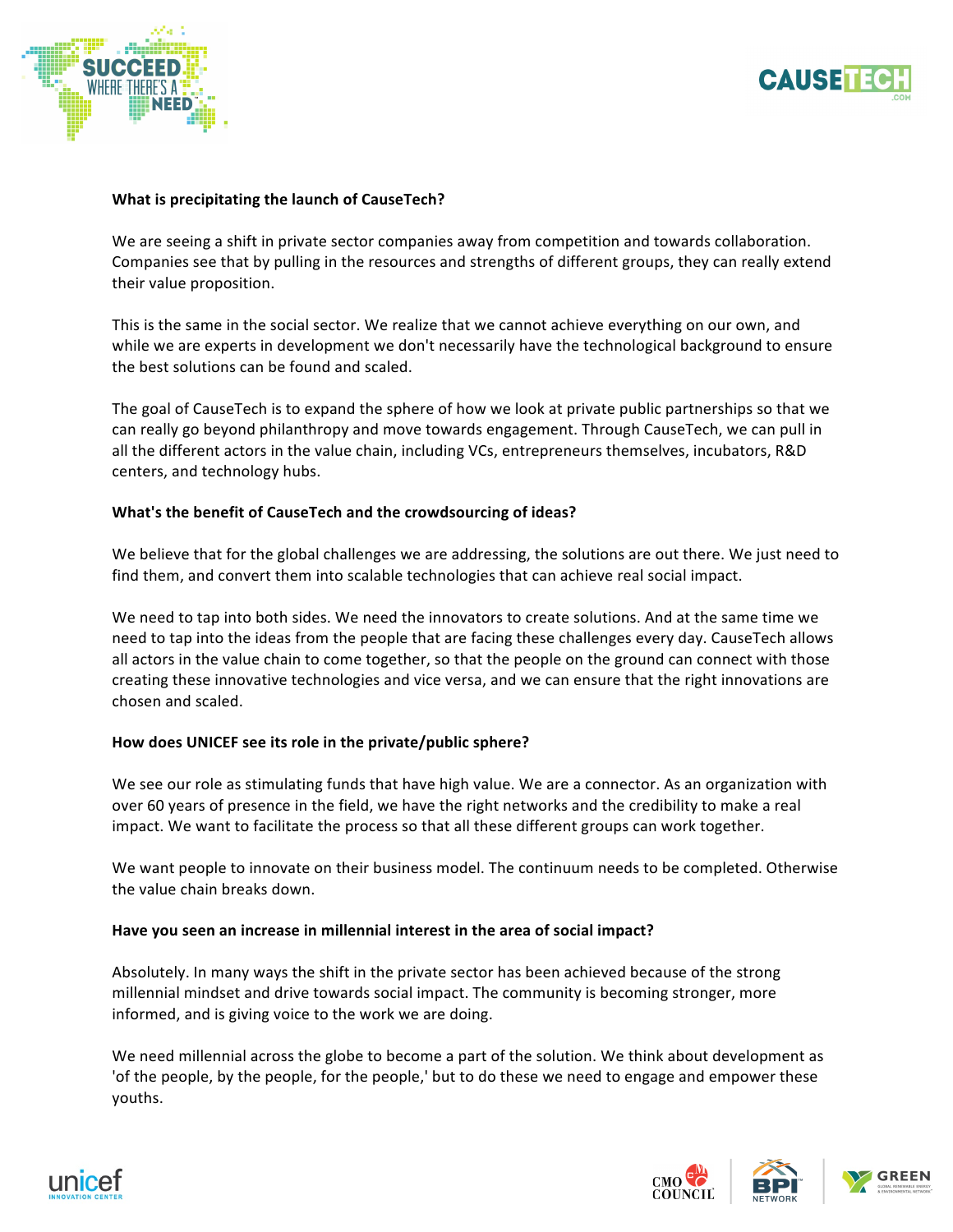



#### What are some of the most exciting technologies that can help advance the work UNICEF is doing?

The largest impediment to successful development is the delay of movement of information and the lack of access to information overall. There are large populations of youth that want to be a part of society and development but who are disconnected from the information that could empower them.

So with this, we are looking for technologies that cut down the delay in information distribution and access. We need tools that can provide access to quality learning and information. Economic status and location cannot be indicative of future possibilities.

We see mobile phones as a great tool for these solutions. Phones allow for quick dissemination of information, which allows people to move from being simply recipients of development to becoming actively involved throughout the development process. We need community members to become part of the solutions. This is the only way to ensure sustainability in the long run.

Some of the technologies we are currently using include:

- U-Report: a tool for creating communities and conversations around realtime information loops through basic mobile phones
- **mTrac & EduTrac**: Tools to support health workers and teachers
- **RapidPro:** a platform for developing apps like U-Report, mTrac, and EduTrac

#### What are some of the complexities of deploying technologies in remote parts of the world?

We find that hardware and energy access are the biggest impediments to technology deployment. So we're really looking for technologies that can help us surpass those hurdles.

Even those people without and education can gain access to information through technology. Through that information they can quickly become more intelligent about the world around them.

Once people see the ROI of that technology they are quick to adopt it. So we need to get these technologies in the hands of the people so they can really become a part of the development process and create these changes for themselves.

# How do you get past some of the complexities to scale technologies, including the need to change the interface, ruggedize the technology, and scale them?

Our methodology is to look at what people already have and build on that. If we take Africa as an example, we ask, how are people using their mobile phones? And we see that 85% are using them for talking and texting. So we build the solution around that and look at how we can provide solutions around simple text messaging for a basic mobile phone. So, we design and develop solutions with and for the people who will actually use it. That way, we know the solutions will actually work.